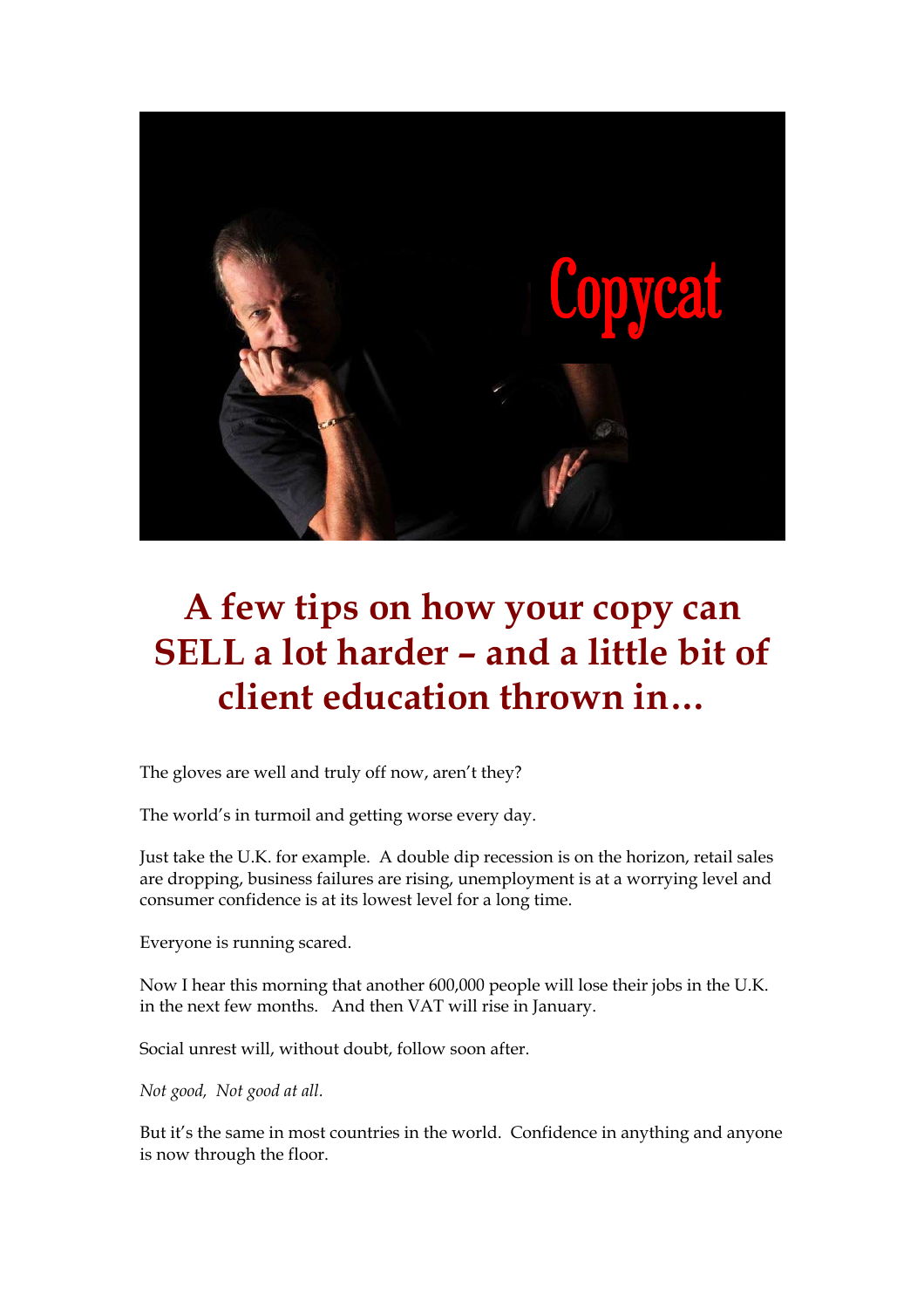It's a very worrying scenario. If you work in marketing or sales, or in general or senior management and it is your responsibility to get your customers and prospects to buy what it is you are selling, you know it's going to get harder.

No, it's worse than that. Much worse.

### **It's likely to be the toughest two years you will have ever experienced…**

This scenario now demands that you simply HAVE to get better at communicating your company's promotional messages to your target audiences.

You have less money in your budget. But that's irrelevant.

You have to SELL. At all costs. Nothing is more important.

#### NOTHING.

And, unless you are from Andromeda, you will recognise that everything you do in promotional terms, will require copy.

Whether for direct mail, email, ads, inserts, door drops, website, radio, SMS, social media, online banners, posters, matchbox advertising or anything else for that matter, you will need to use words as effectively as you can.

Words do the selling, remember. Not the pretty pictures. Not the brand. Not the positioning. Not the mission statement.

WORDS…

WORDS…

#### **WORDS**.

Well, the correct ones, anyway.

So, pay attention. Because the rest of this article could help your organisation get through this appalling mess. It might also save you your job.

When you are writing 'force communication' as Herschell once referred to it, you have to (a) take it seriously and (b) know what you are doing.

Obvious, you may say.

Wrong. Most copy is total garbage. It definitely has got worse in the last few years.

In my book, it's down to naivety. Most letters fail, simply because people don't understand.

Let me explain: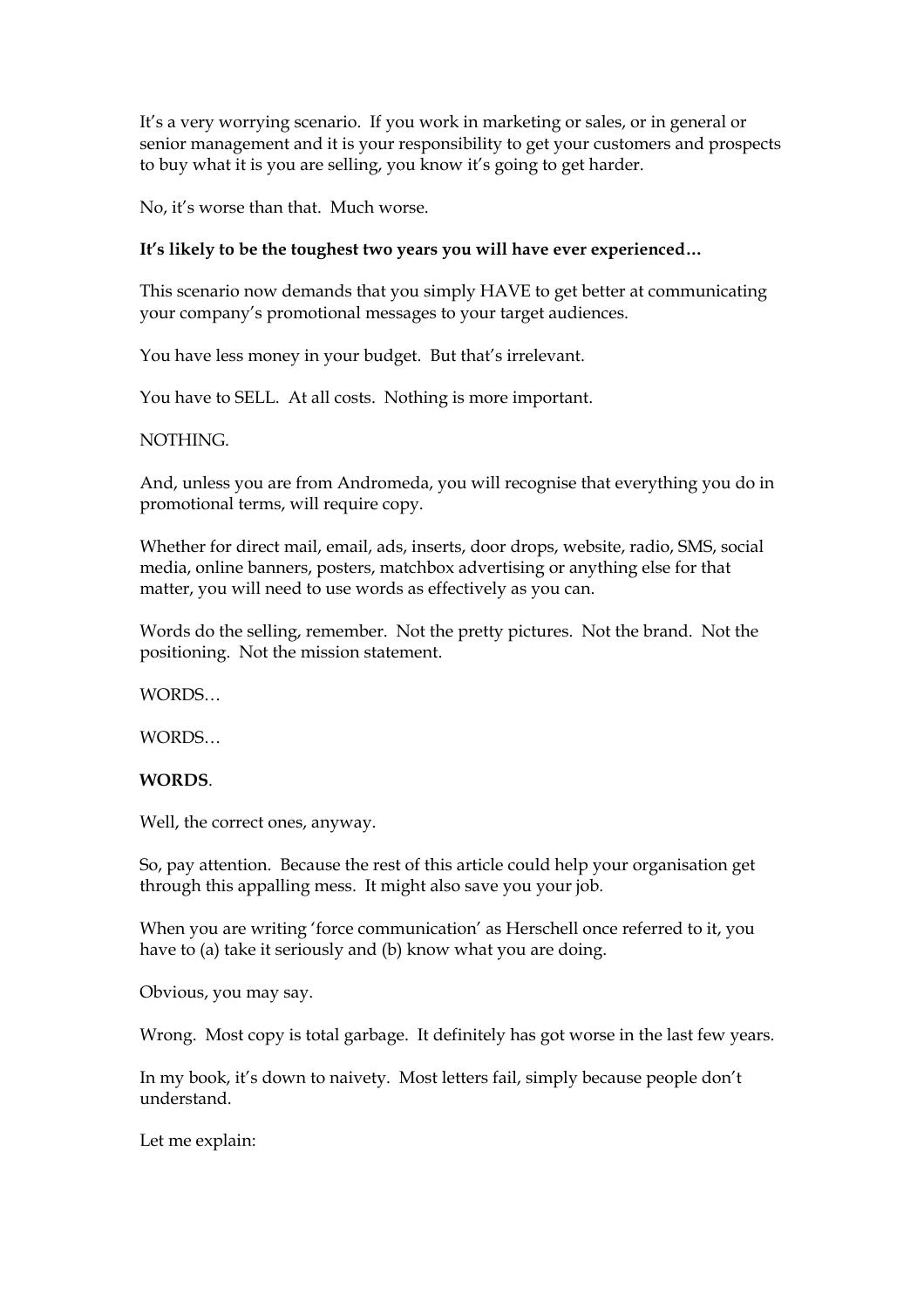Everyone reading this has to write letters every day in business. And most give it very little thought. So, when it comes to writing that sales letter for the next mailing, it's easy - *"I'll knock it out over lunch".*

People think it's that simple.

I can tell you that it isn't.

It's a *specialist* technical discipline – and one of the most difficult things of all, to master successfully.

And I will keep on labouring that point to anyone who wants to listen, until they lower me into the ground. Because it's such a vitally important point – even more so with these extremely tough times ahead.

Yet, the power of copy is being totally ignored by most people in the marketing and communications arena. And in senior management too.

I see it every day. So do you.

The quality of copy is appalling. Most of us see it in emails and direct mail, but it's also prevalent in ads, inserts and especially websites.

And, while we are talking about websites, why is it that companies employ the same anoraks that build the site, to write the copy as well? It surely is quite clear by sitting across from these rather odd individuals, that they can't talk properly, let alone write copy that has to connect and sell.

It's one of the mysteries of life, if you ask me.

I am handling more website copy briefs than ever before. I just rewrote a FIFTY SEVEN-page site. And rewrote is the correct word.

It's rarely a smartening up job with website copy. Most of it has to be completely rewritten. Simply because it was written initially by someone who hasn't got a clue about what they are doing.

Now you are faced with the daunting challenge that lies ahead, you have to realise the importance of copy in the selling process. Consider your targets for a minute.

Those that have money to spend now, know their power. They will not be sold with pedestrian copy. Not a chance.

They will buy from someone who understands them, connects to them, talks their language – and makes them a strong and relevant offer.

Those that have little or no money – and some of them will be your customers or prospects by the way, will be a much tougher sell.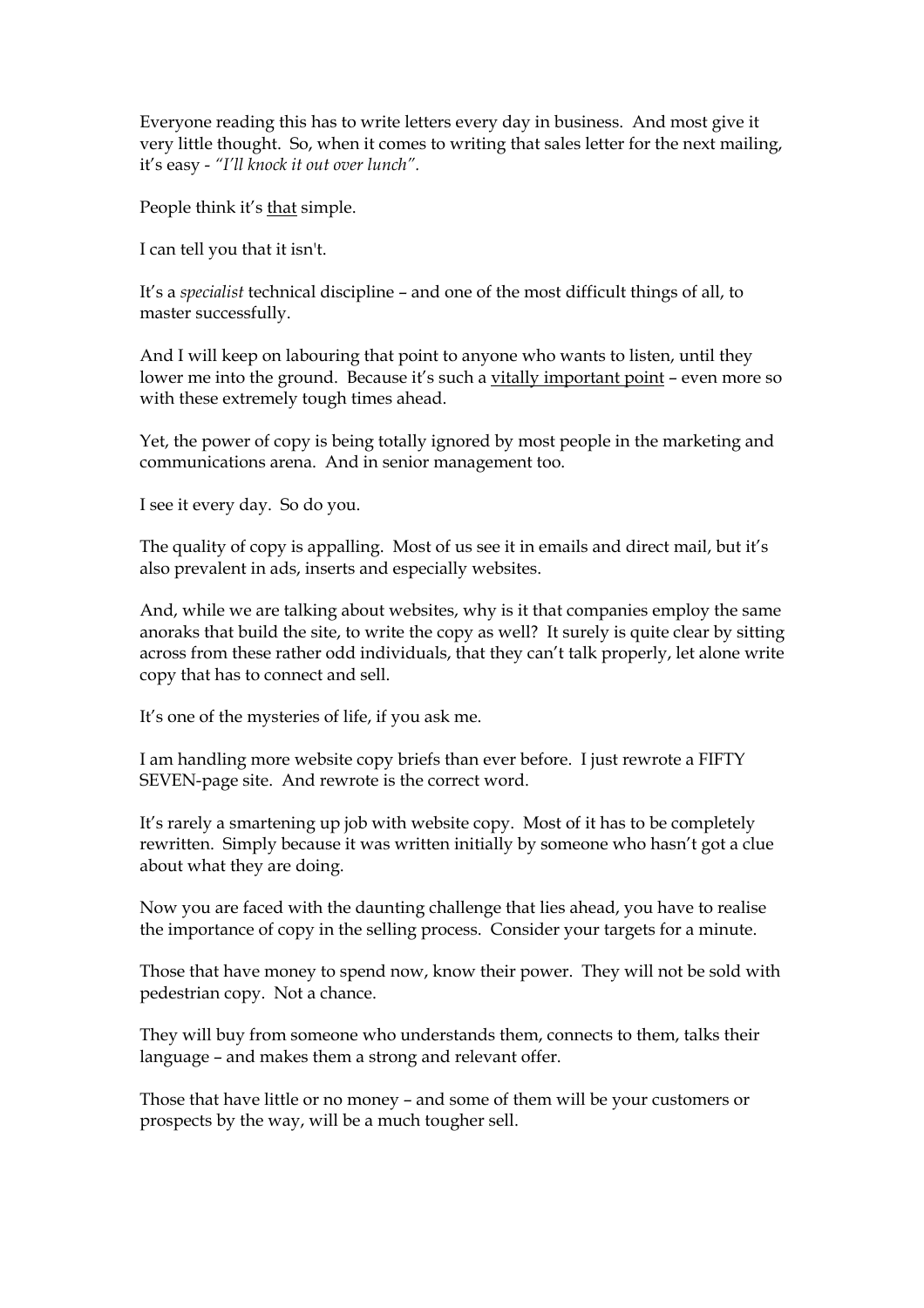They will not be in a buying mood. The shutters will be up. So, it's up to you to write copy to lower those shutters a little, by doing all the stuff above, better than your competitors are doing.

Here are three suggestions on how to immediately improve your copy:

**1. Don't write the copy yourself. You are unlikely to be much good at it. Use a professional who works with words every day. The additional cost will come back to you in spades – in the form of business.** 

**2. Don't give copy briefs to traditional ad agencies, PR agencies, website designers, design houses, media companies or your mother-in-law. As I have said before, writing selling copy is a** *specialist* **technique. None of those people have any idea about how to use selling copy effectively.** 

**3. Be brave. When you brief a copywriter and you receive the first draft, proof it yourself, or at the very worst, with one other colleague. Don't put it around the office. Don't ask for opinions that have no relevance – like the Financial Director, or Operations Manager. They know less about how copy works than you.** 

Which brings me on to the word that gives copywriters nightmares - *'tone'*. It's also known these days as *'on brand'.*

Don't get obsessed with this. It is trivial. And totally unimportant in the whole scheme of things. *Trust* me.

When you revisit your trading estate in two years time in your second hand Smart Car - and the tumbleweed is blowing across the street and squatters are living in your old offices, you will realise you should have focused more on selling copy, instead of fussing about whether a word is *'on brand'* or not.

Or have the right *'tone'*.

Neither of those two imposters pay the bills…

As a professional wordsmith, I am fully conversant with the need to talk to the customer or prospect in the right manner. I write within the experiential background of the reader.

Always have, always will. Because it is the professional way. And, it *works.* 

Professional writers always write in a language that is comfortable for the audience. In a tone and a style that will connect to the audience and one they will understand.

And, of course, be likely to respond to.

But in recent years, certain client reaction to copy drafts has started to get up my nose a little. Well, a lot, if I'm totally truthful.

Other copywriters I know share the same frustration.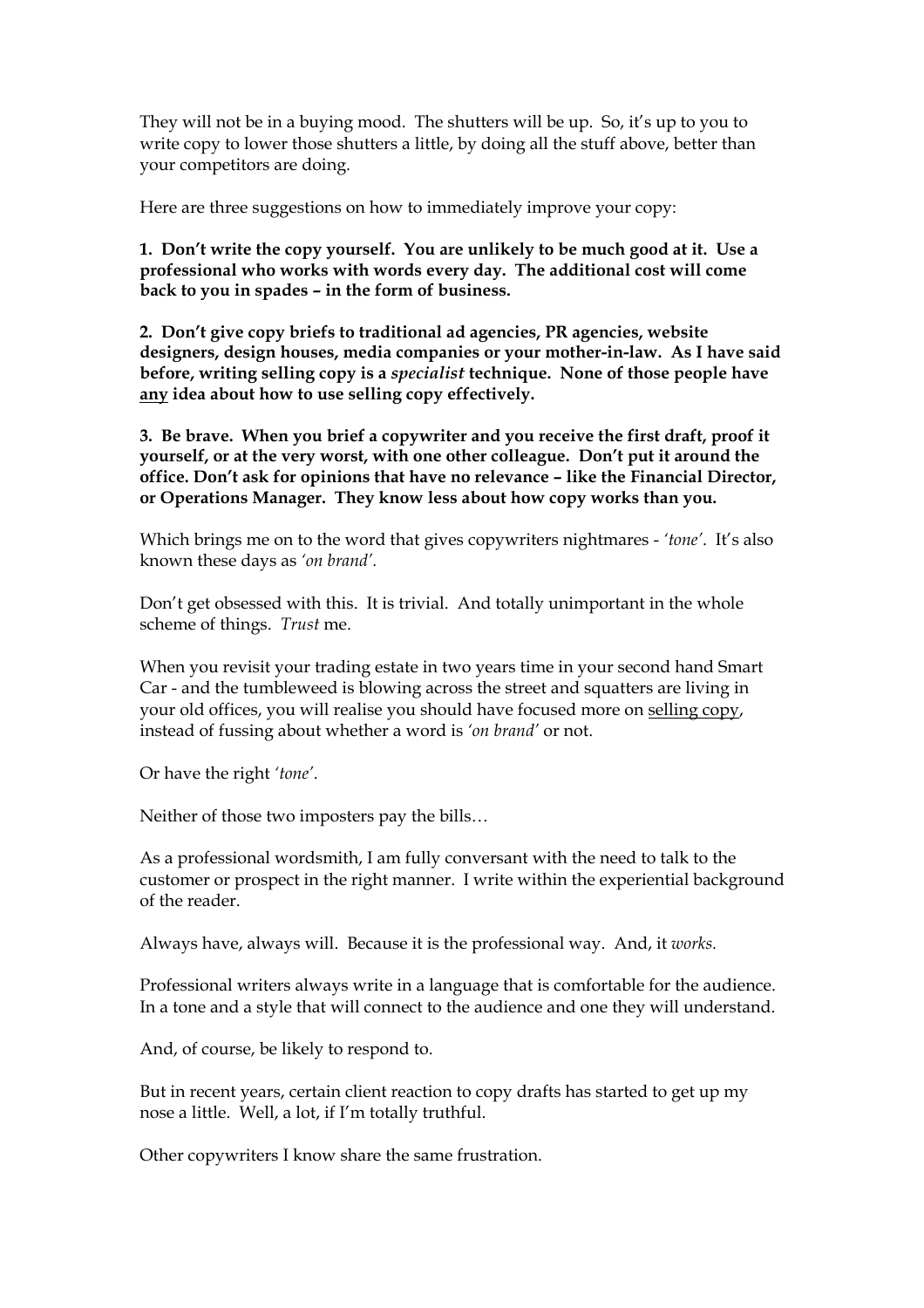Sometimes a client will look at the copy and say: *"the tone isn't right".* Or, more in keeping with current terminology, they will say *"that word is not on brand".*

*"We don't use words like that. Please change it"* 

This turns me into Godzilla instantly. For two reasons...

1. I believe everything I write into which I have poured my heart, soul and total professionalism, is nigh on perfect. It's my baby. A work of art. On average, I redraft copy at least 6 times before the client ever sees it, so how can the client find anything wrong with it?

2. Second, because saying something has the wrong *'tone'* or a word is not *'on brand'* is kryptonite to the copywriter. We start throwing things around. Plus, most clients are pretty vague about tone. They find it almost impossible to explain why the *'tone'* is wrong, so the conversation normally goes round in circles.

A word not being *'on brand'* is, to me, ridiculous. Every single word I use is there for a reason. To assist the selling process.

I've said this before and I'll say it again. People do not buy brand. They do not buy tone. They buy benefits, value and other more important things.

I had a quite banal conversation once with a client a few years ago, who insisted I rewrite a paragraph, because I had started it with 'And'. *"We don't talk to our clients this way"*, was his reply.

Neanderthal.

If the brief is right, then you should let the copywriter dictate the 'tone'. That is the skill you are paying for.

Many years ago, Drayton wrote this:

*The professional copywriter's ability to adapt the tone of a letter or email will make your copy charming. It will give it personality.* 

*This is how outstanding writers disarm their prospect in just the same way as a charming individual can disarm somebody he or she is trying to persuade to do something.* 

*Is this something you can learn? I believe that to some extent it is, just as if you make an effort, you can be charming in person.* 

*The first secret of personal charm is easy to master. You study the person you're talking to. How often have you heard it said of someone known to be charming, 'She seemed so interested in me'?* 

*This is not false. You have to be genuinely interested in people, to get them on your side.* 

*Relating to your prospect and then linking the needs of that prospect to what you want them to do, normally does the trick.*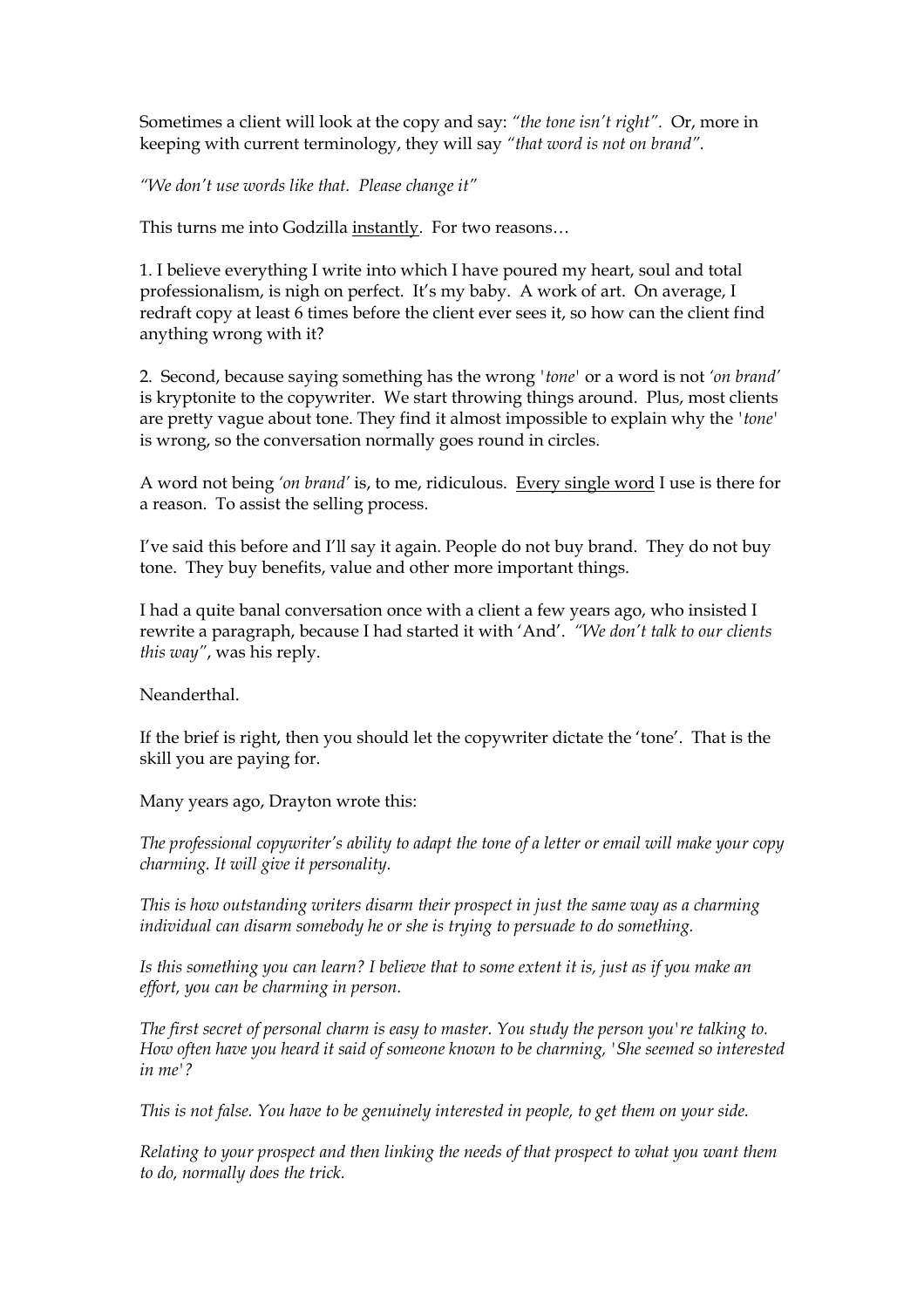*Charmers, of course, always appear relaxed and confident because they do relate to their listeners. In the same way, the knowledge you have amassed enables you to be relaxed and confident.* 

*To put the reader at his or her ease. Not to alarm them in any way.* 

As the great man suggests, this approach lowers their guard.

And once that guard is lowered, the copywriter takes over.

Yes, the reader was in control, when opening the letter or clicking through the email, but once they start to read and get hooked, they are now being controlled, without even realising it.

The copywriter now has the reader in his/her total control. This is why the skills we possess are so valuable.

The reader is almost hypnotised. And what will happen next is predictable.

The reader will fill in the order form, pick up the phone, or respond to the email as if it's the most natural thing the world,

Which, after all, is the whole object of the exercise.

So, don't gamble with your copy. Don't take it for granted. Don't join those sad marketers and business people who have a 'tick in a box' mentality regarding words.

Words (the correct ones) are more important than *ever*.

So are the professionals that work at the coalface of this specialist discipline. Be nice to them. Respect them. Buy them copious amounts of alcohol.

But above all, take copy seriously. Appreciate that at this present time, **nothing is more important in your marketing and communications than copy.** 

NOTHING…

Keep the faith

fundy